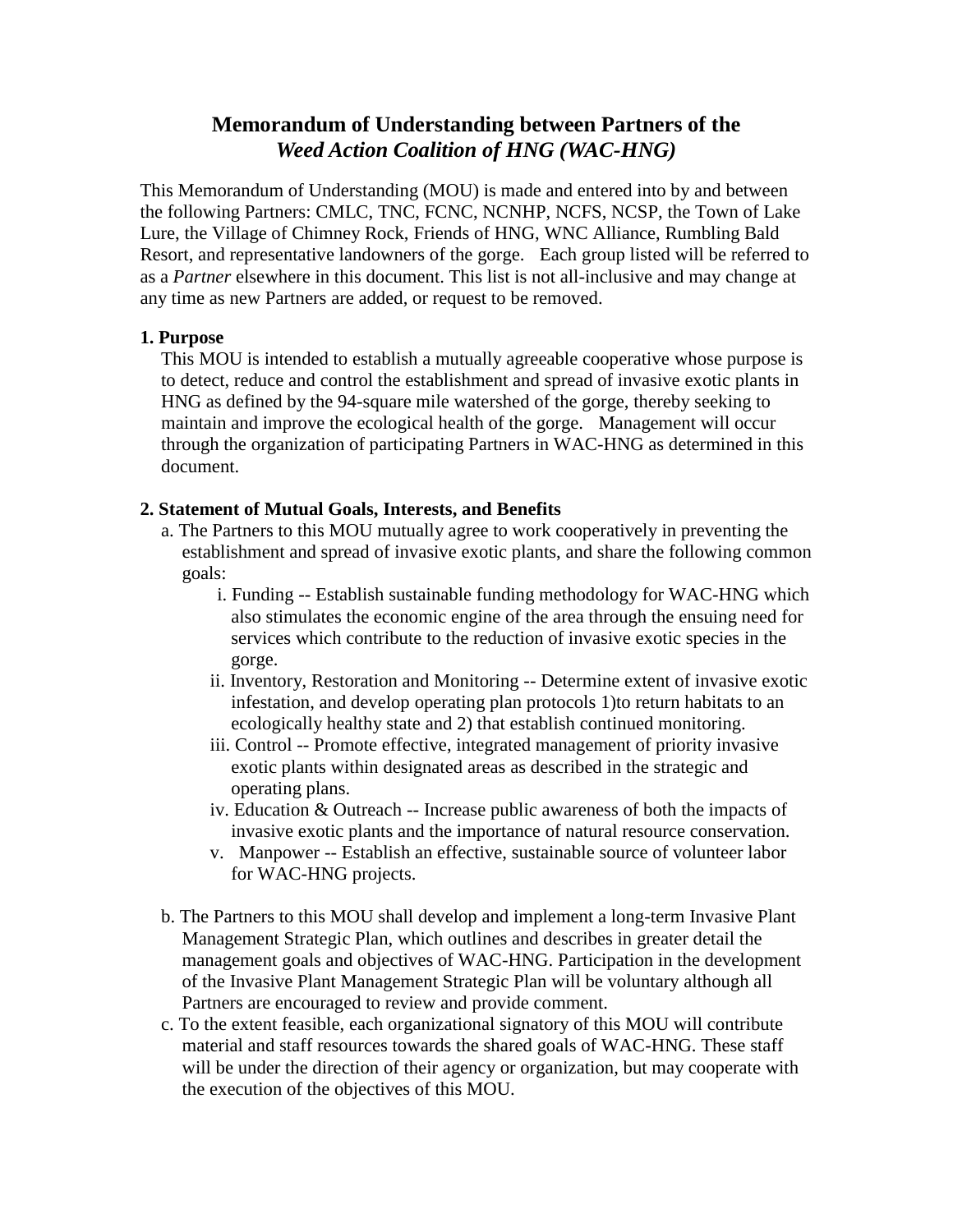- d. Signatories of this MOU are not committed to working in all areas identified by the Partnership as priority management sites.
- e. WAC-HNG may cooperate with other landowners, private or public, or other organizations in carrying out the goals and objectives of this Partnership.
- f. Management activities will not commence without the expressed, written approval from the appropriate landowner or land managing agency pursuant to their policies and procedures.

## **3. Responsibilities of the Signers**

Carolina Mountain Land Conservancy

- a. Provide correspondence and coordination between participating and potential Partners.
- b. Facilitate planning meetings with participating Partners and distribute meeting agendas and summaries.
- c. Seek additional funding opportunities to sustain partnership as per operating plans.
- d. Organize monitoring activities before and after control efforts.
- e. Recruit volunteers for workdays per WAC-HNG's operating plans.
- f. Assist in training volunteers on the identification of priority plants and control techniques in addition to safety oversight on volunteer workdays.
- g. Contribute tools and equipment on volunteer workdays.
- h. Maintain a current North Carolina Pesticide Applicator License.
- i. Construct a long-term Invasive Plant Management Strategic Plan for review and development by all participating Partners.
- j. Assist in the development of annual operating plans.
- k. Provide documentation of WAC-HNG activities in an annual report that includes relevant text, data, graphics, and maps.

North Carolina Forest Service

- **a.** attend steering committee meetings as a member of WAC-HNG
- b. contribute to development of overall strategic plan and as well as operating plans as a member of a subcommittee in one or more of following areas:
	- i. Outreach
	- ii. Funding
	- iii. Inventory, restoration, and monitoring
	- iv. Control
	- v. Manpower
- j. Provide technical assistance services to private landowners within the focus area. Assistance would include identification of problem species, recommendations for control, potential cost share funding to assist in recommended control activities.
- k. Provide control services to landowners, private or public, on a fee basis.

North Carolina Natural Heritage Program

- **a.** attend steering committee meetings as a member of WAC-HNG
- b. contribute to development of overall strategic plan and as well as operating plans as a member of a subcommittee in one or more of following areas:
	- i. Outreach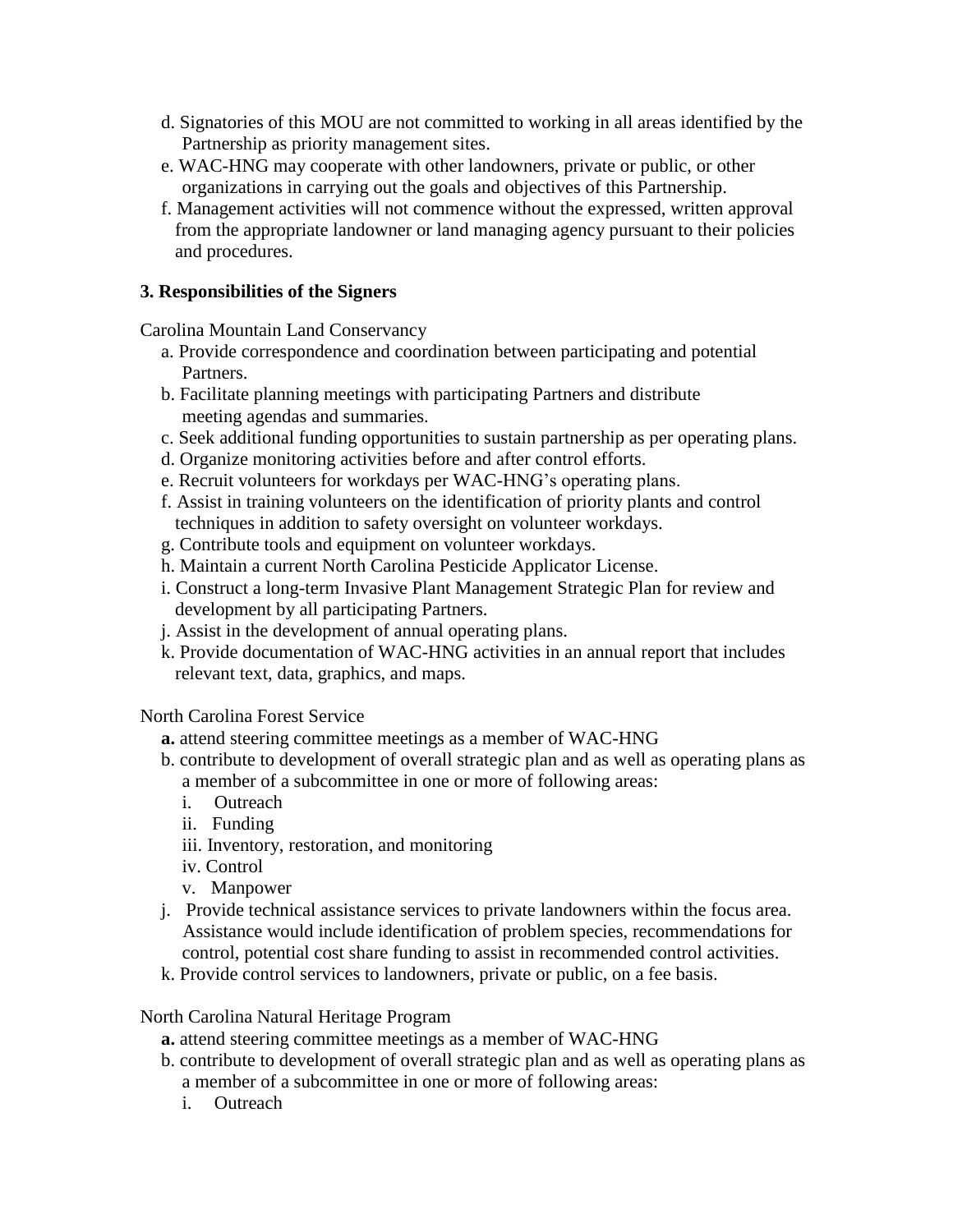- ii. Funding
- iii. Inventory and restoration
- iv. Control
- v. Manpower
- c. provide technical assistance or expertise to the steering committee when called upon.
- d. provide organizational support for control and monitoring of invasives in the form of either manpower, equipment, herbicide or a combination of all.
- e. contribute to inventory of invasives species.
- f. contribute to monitoring for sensitive species as per operating plan.

North Carolina State Parks

- **a.** attend steering committee meetings as a member of WAC-HNG
- b. contribute to development of overall strategic plan and as well as operating plans as a member of a subcommittee in one or more of following areas:
	- i. Outreach
	- ii. Funding
	- iii. Inventory and restoration
	- iv. Control
	- v. Manpower
- c. provide technical assistance or expertise to the steering committee when called upon.
- d. provide organizational support for control and monitoring of invasives in the form of either manpower, equipment, herbicide or a combination of all.
- e. contribute to inventory of invasives species.
- f. contribute to monitoring for sensitive species as per operating plan.
- g. Assist in training volunteers on the identification of priority plants and control techniques.
- h. Help provide safety oversight on volunteer workdays.

Town of Lake Lure

- **a.** attend steering committee meetings as a member of WAC-HNG
- b. contribute to development of overall strategic plan and as well as operating plans as a member of a subcommittee in one or more of following areas:
	- i. Outreach
	- ii. Funding
	- iii. Inventory and restoration
	- iv. Control
	- v. Manpower
- c. provide technical assistance or expertise to the steering committee when called upon.
- d. provide organizational support for control and monitoring of invasives in the form of either manpower, equipment, herbicide or a combination of all.
- e. contribute to inventory of invasives species.
- f. contribute to monitoring for sensitive species as per operating plan.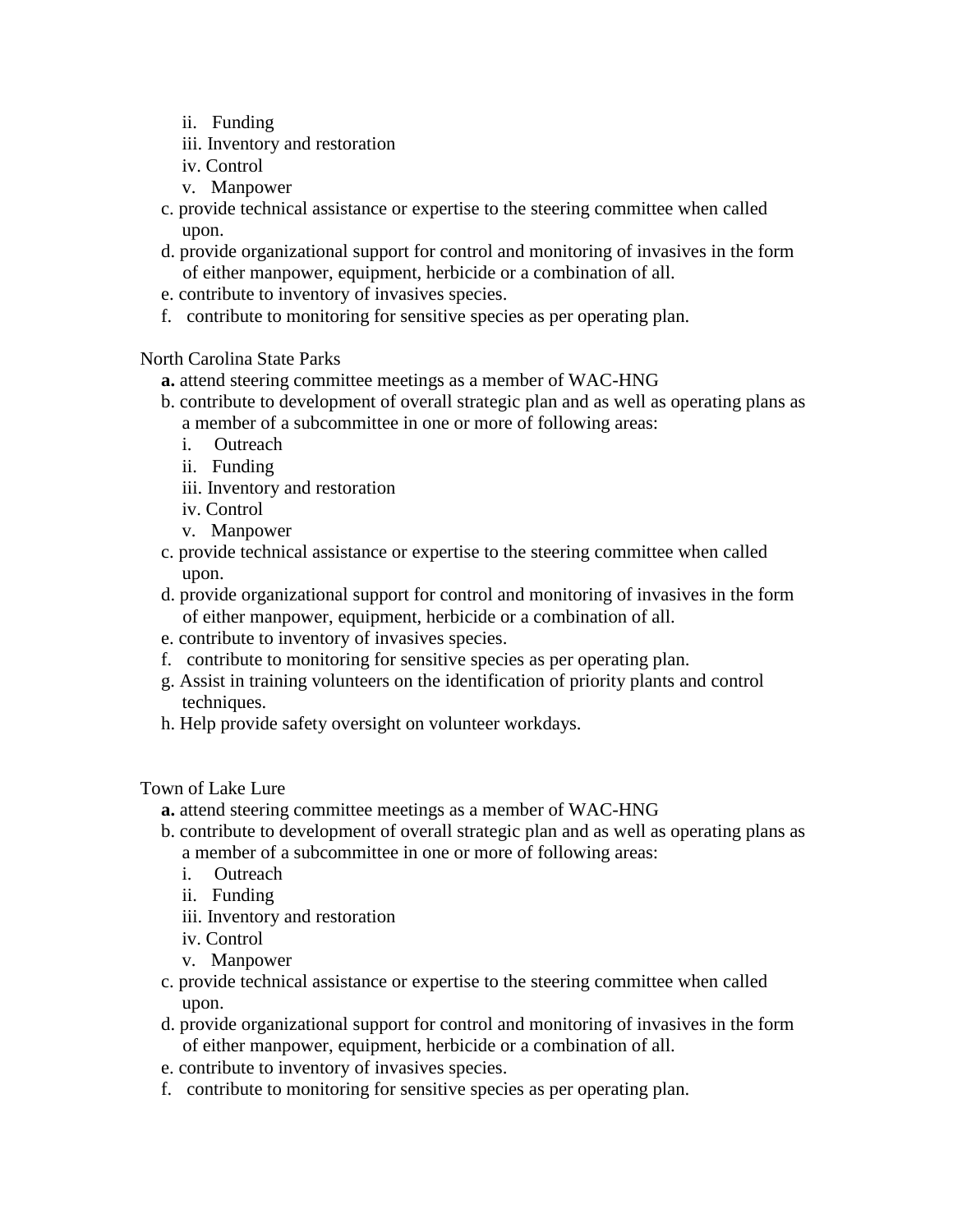- g. Assist in training volunteers on the identification of priority plants and control techniques.
- h. Help provide safety oversight on volunteer workdays.
- l. Provide private landowner perspective during development of both strategic and operating plans.

Chimney Rock Village

- **a.** attend steering committee meetings as a member of WAC-HNG
- b. contribute to development of overall strategic plan and as well as operating plans as a member of a subcommittee in one or more of following areas:
	- i. Outreach
	- ii. Funding
	- iii. Inventory and restoration
	- iv. Control
	- v. Manpower

#### The Nature Conservancy

- **a.** attend steering committee meetings as a member of WAC-HNG
- b. contribute to development of overall strategic plan and as well as operating plans as a member of a subcommittee in one or more of following areas:
	- i. Outreach
	- ii. Funding
	- iii. Inventory and restoration
	- iv. Control
	- v. Manpower
- c. provide technical assistance or expertise to the steering committee when called upon.
- d. provide organizational support for control and monitoring of invasives in the form of either manpower, equipment, herbicide or a combination of all.
- e. contribute to inventory of invasives species.
- f. contribute to monitoring for sensitive species as per operating plan.
- g. Assist in training volunteers on the identification of priority plants and control techniques.

#### Foothills Conservancy

- **a.** attend steering committee meetings as a member of WAC-HNG
- b. contribute to development of overall strategic plan and as well as operating plans as a member of a subcommittee in one or more of following areas:
	- i. Outreach
	- ii. Funding
	- iii. Inventory and restoration
	- iv. Control
	- v. Manpower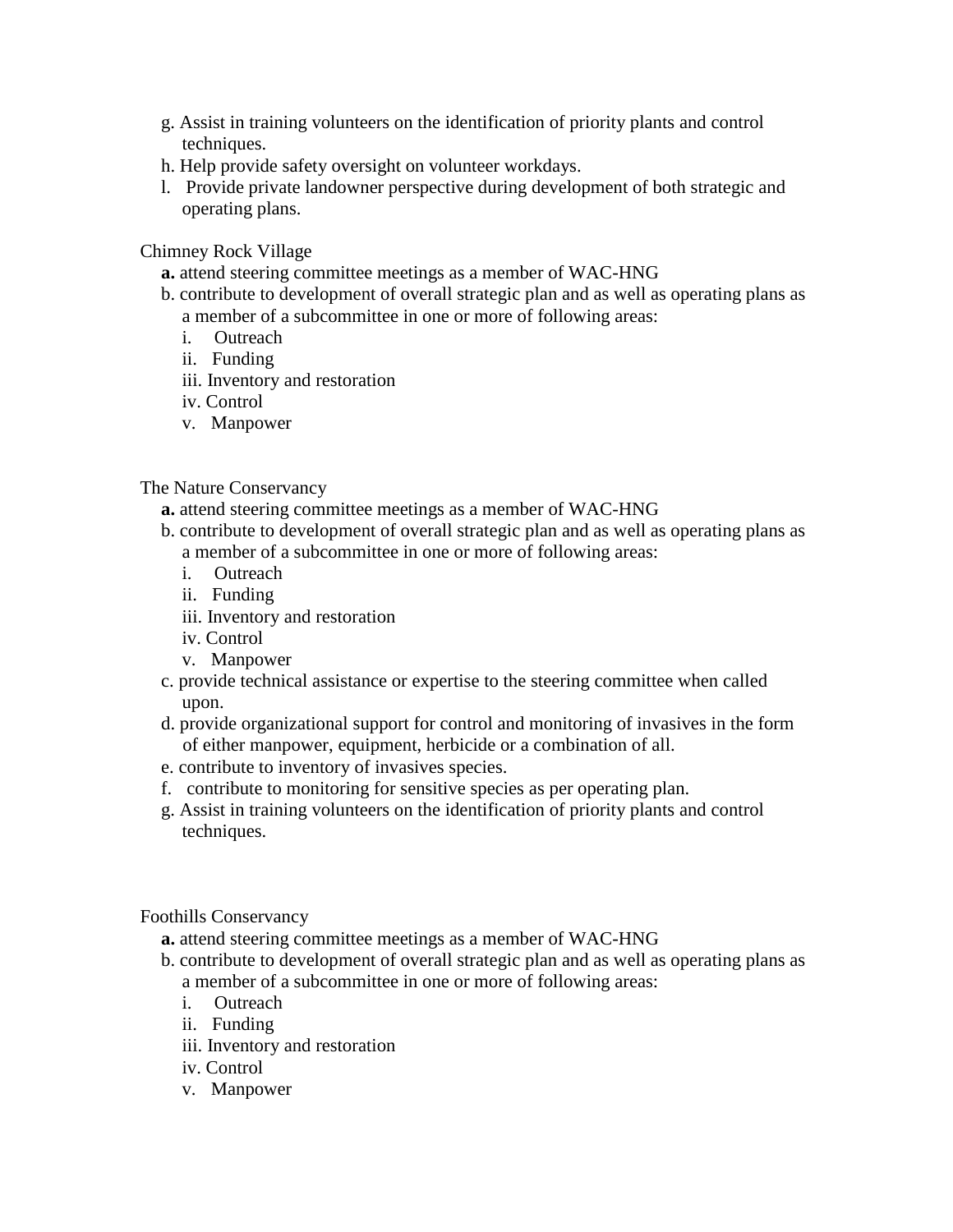- f. contribute to monitoring for sensitive species as per operating plan.
- j. Provide technical assistance services to private landowners within the focus area. Assistance would include identification of problem species, recommendations for control, potential cost share funding to assist in recommended control activities.
- k. Provide control services to landowners, private or public, on a fee basis.

#### Western North Carolina Alliance

- **a.** attend steering committee meetings as a member of WAC-HNG
- b. contribute to development of overall strategic plan and as well as operating plans as a member of a subcommittee in one or more of following areas:
	- i. Outreach
	- ii. Funding
	- iii. Inventory and restoration
	- iv. Control
	- v. Manpower
- c. provide technical assistance or expertise to the steering committee when called upon.
- e. contribute to inventory of invasives species.
- g. Assist in training volunteers on the identification of priority plants and control techniques.

#### Friends of HNG

- **a.** attend steering committee meetings as a member of WAC-HNG
- b. contribute to development of overall strategic plan and as well as operating plans as a member of a subcommittee in one or more of following areas:
	- i. Outreach
	- ii. Funding
	- iii. Inventory and restoration
	- iv. Control
	- v. Manpower
- g. Assist in training volunteers on the identification of priority plants and control techniques.
- i. Recruit volunteers for workdays per the WAC-HNG operating plan.

#### Bob Wald

- **a.** attend steering committee meetings as a member of WAC-HNG
- b. contribute to development of overall strategic plan and as well as operating plans as a member of a subcommittee in one or more of following areas:
	- i. Outreach
	- ii. Funding
	- iii. Inventory and restoration
	- iv. Control
	- v. Manpower
- l. Provide private landowner perspective during development of both strategic and operating plans.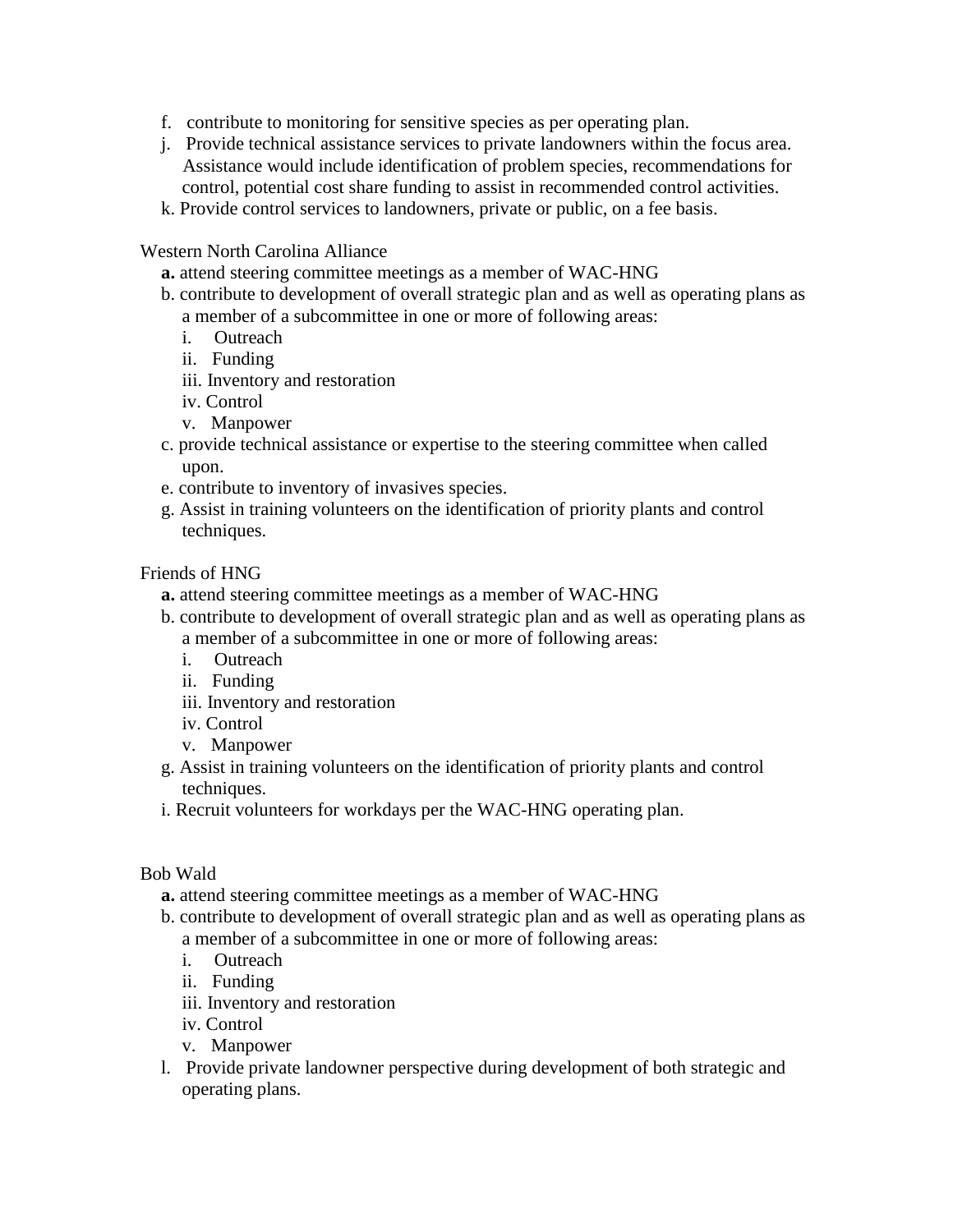#### Rumbling Bald Resort

- **a.** attend steering committee meetings as a member of WAC-HNG
- b. contribute to development of overall strategic plan and as well as operating plans as a member of a subcommittee in one or more of following areas:
	- i. Outreach
	- ii. Funding
	- iii. Inventory and restoration
	- iv. Control
	- v. Manpower
- l. Provide private landowner perspective during development of both strategic and operating plans.

Diana Richards

- **a.** attend steering committee meetings as a member of WAC-HNG
- b. contribute to development of overall strategic plan and as well as operating plans as a member of a subcommittee in one or more of following areas:
	- i. Outreach
	- ii. Funding
	- iii. Inventory and restoration
	- iv. Control
	- v. Manpower
- l. Provide private landowner perspective during development of both strategic and operating plans.

Robin Proctor

- **a.** attend steering committee meetings as a member of WAC-HNG
- b. contribute to development of overall strategic plan and as well as operating plans as a member of a subcommittee in one or more of following areas:
	- i. Outreach
	- ii. Funding
	- iii. Inventory and restoration
	- iv. Control
	- v. Manpower
- l. Provide private landowner perspective during development of both strategic and operating plans.

# **4. Understanding**

It is mutually agreed upon and understood by and among the Partners of this MOU that:

a. All Partners will work together in a coordinated fashion to prevent, detect, and control invasive exotic plants infestations in priority areas within WAC-HNG.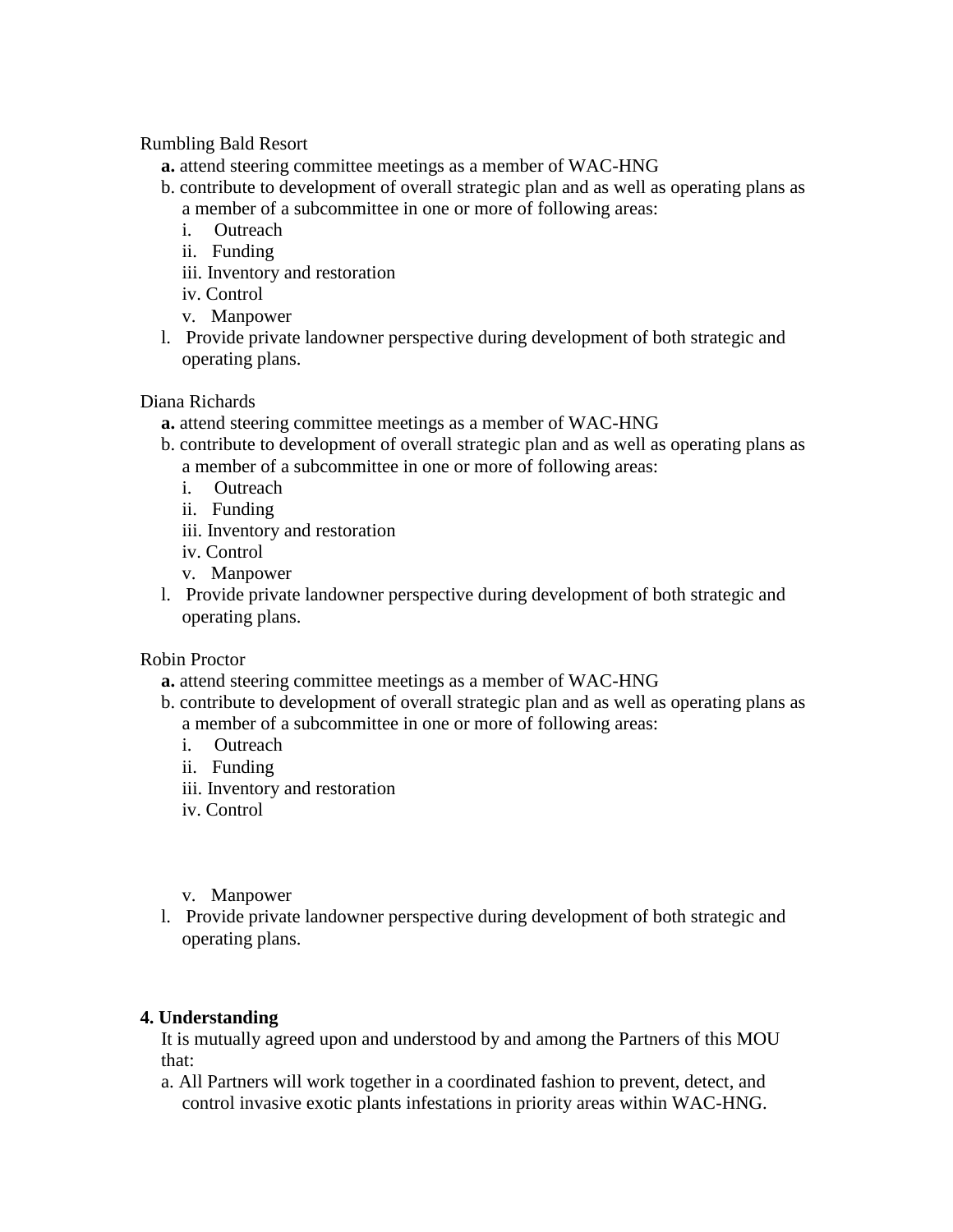- b. In no way does this agreement restrict involved Partners from participating in similar agreements with other public or private agencies, organizations, and individuals.
- c. To the extent possible, all Partners will participate in the development of a long-term Invasive Management Strategic Plan.
- d. Nothing in this MOU shall obligate any Partner to the expenditure or transfer of funds. Any endeavor involving reimbursement or contribution of funds between the Partners of this agreement will be handled in accordance with applicable laws, regulations, and procedures. Such endeavors will be outlined in separate agreements that shall be made in writing by representatives of the Partners involved and shall be independently authorized by appropriate statutory authority. This MOU does not provide such authority.
- e. This MOU is not intended to and does not create any right, benefit, or trust responsibility.
- f. This MOU will be effective upon the signature of all Partners and may be modified as necessary by mutual consent of the Partners by executive of a written amendment signed and dated by all Partners. Any Partner may terminate its participation in this MOU by providing written notice to all other Partners.